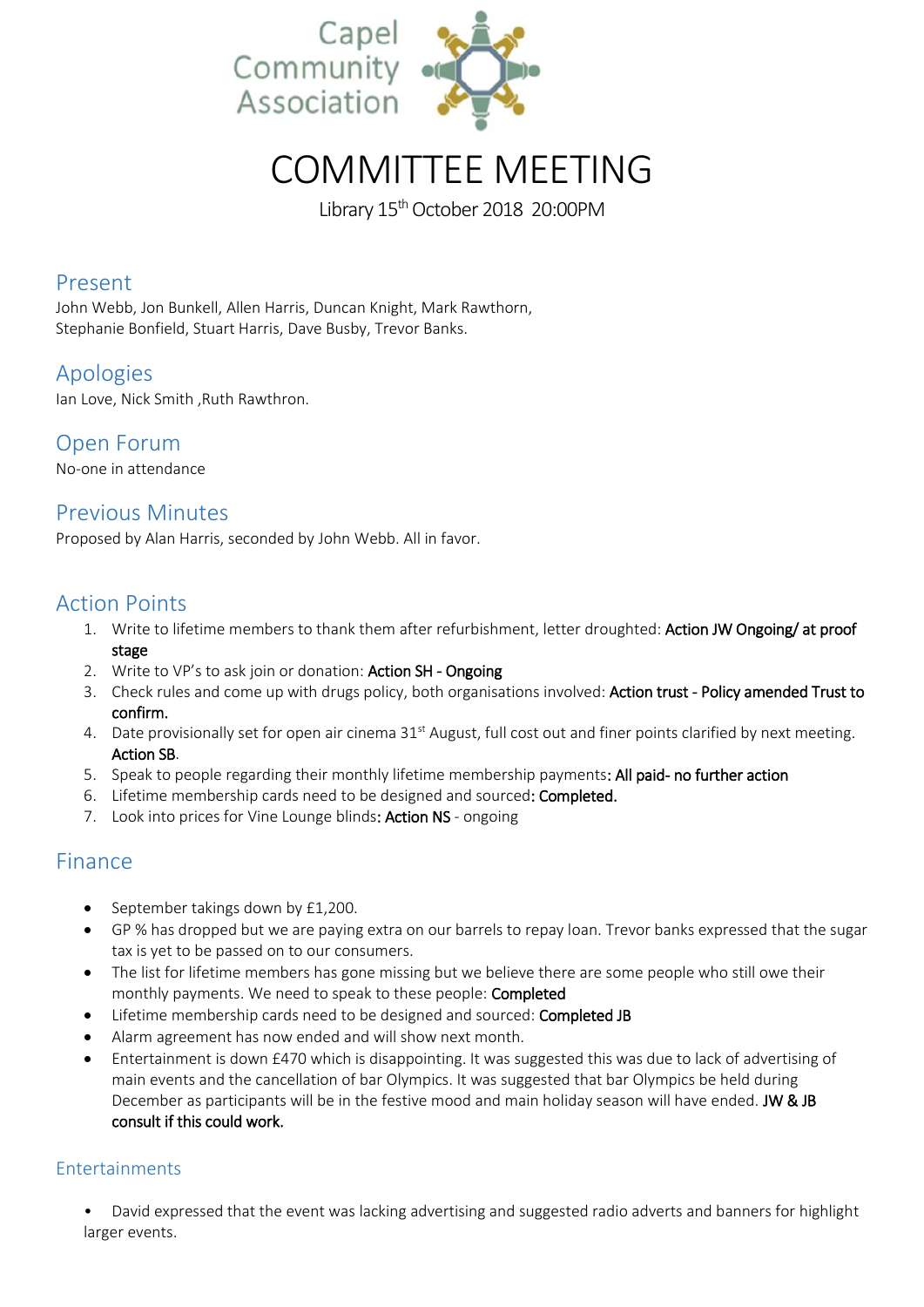

- Christmas hamper draw tickets have started to sell.
- Abba ticket sales have been disappointing even with the large push of late, it is thought this event may break even.

## Bar

- Staff meeting overdue, yet there has not been time for this with other pressing matters needing attention. JW and JB to speak to staff individually regarding cleaning etc.
- Gin Fizz event Adnams have supplied a selection of glasses, chalk boards and posters, they are happy to assist in other ways also. SB suggested that the gin range needed to be revamped as this was a trend which we could make work for us. JB and SB have purchased a selection by Whitley Niell and it is selling extremely well.
- We are still awaiting a boiler quote JB & JW to chase.

## Trust Report

They are currently considering the funding and precept for next year, is there anything we need?

## Any Other Business

None

Close 8.59pm

Date of next meeting Monday 15<sup>th</sup> October 2018 @ 8pm in the library

## Entertainments 2018

## January

18th - Bingo in Vine Lounge 27th - Karaoke in Vine Lounge February 15th - Bingo in Vine Lounge 17th - Quiz Night in Village Hall – CANCELLED March 15th - Bingo in Vine Lounge  $17^{\text{th}}$ - Race Night with Capel Plough in Village Hall  $24<sup>th</sup>$ - Onion Band in Vine Lounge 29th-2<sup>nd</sup> - Beer Festival 31st - Childrens Easter Party - CANCELLED April 7 th - Karaoke in Vine Lounge  $19<sup>th</sup>$ - Bingo in Vine Lounge  $21$ <sup>st</sup> - Noasis Tribute Act in Village Hall May 17th - Bingo in Vine Lounge  $19<sup>th</sup>$ - The Seventh House in Village Hall 27th - Pool Tournament & BBQ in Family Bar June 9th - Funday at Playing Field 21st - Bingo in Vine Lounge